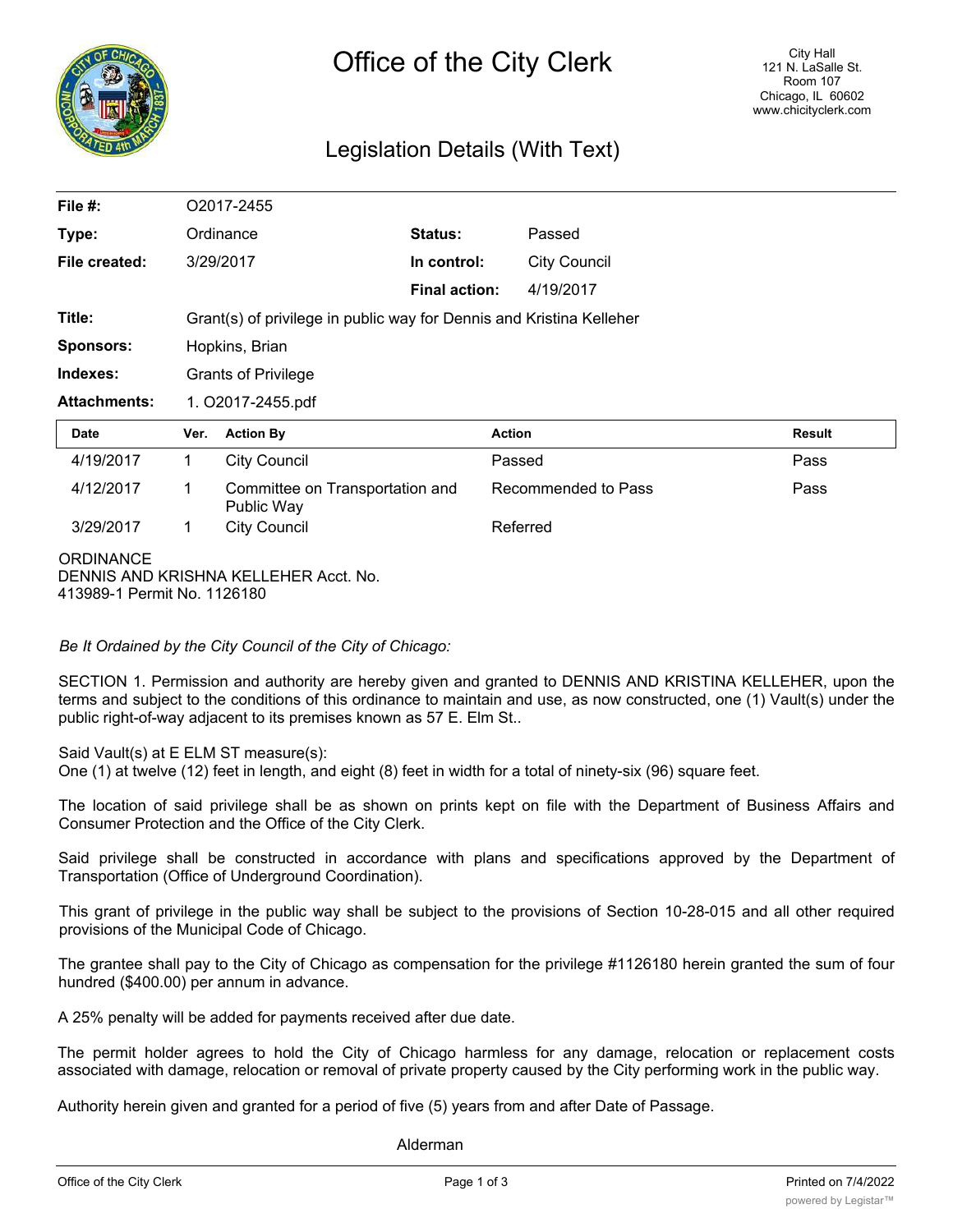Brian Hopkins 2nd Ward

Page 1

## en e euw FAmAJAy

T' 5"

 $1$  \$>6AM I UAA&- S-rrj^S ^L/cBc;

X

# rs I Ma, 7' E>"

Department of Business Affairs and Consumer Protection Small Business Center - Public Way Use Unit City Hall - 121 N. LaSalle Street. Room 800 • Chicago, IL 60602 312-74-GOBIZ/312-744-6249 • (312) 744-1944 CITY) luip7/\\\\\\ ciiyolcliicaeo.org/bacp <http://ciiyolcliicaeo.org/bacp>